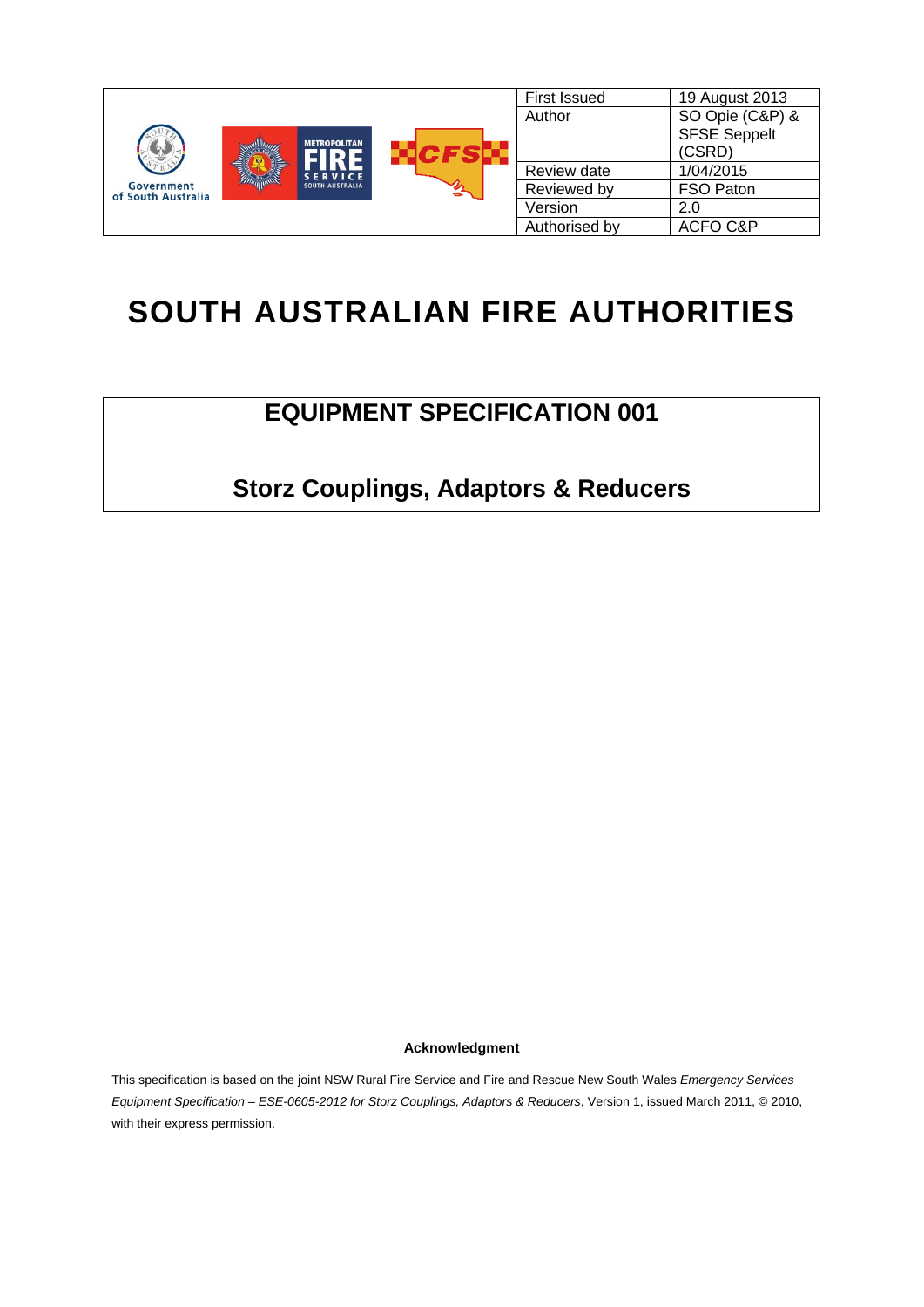#### **Revision History:**

| <b>Version</b> | <b>Revision Description</b>                                | <b>Date</b>    |
|----------------|------------------------------------------------------------|----------------|
| 1.0            | First revision                                             | 19 August 2013 |
| -2.0           | Second revision, inclusion of<br>CFS-specific requirements | 1 April 2015   |

# **List of Amendments:**

| <b>Clause</b> | Amendment                                                                                                          |
|---------------|--------------------------------------------------------------------------------------------------------------------|
| Title page    | CFS logo added, and "South Australian Metropolitan Fire<br>Service" changed to "South Australian Fire Authorities" |
| 1.3           | Included reference to the CFS.                                                                                     |
| 2.1.1         | Included details on Storz coupling sizes used by the CFS.                                                          |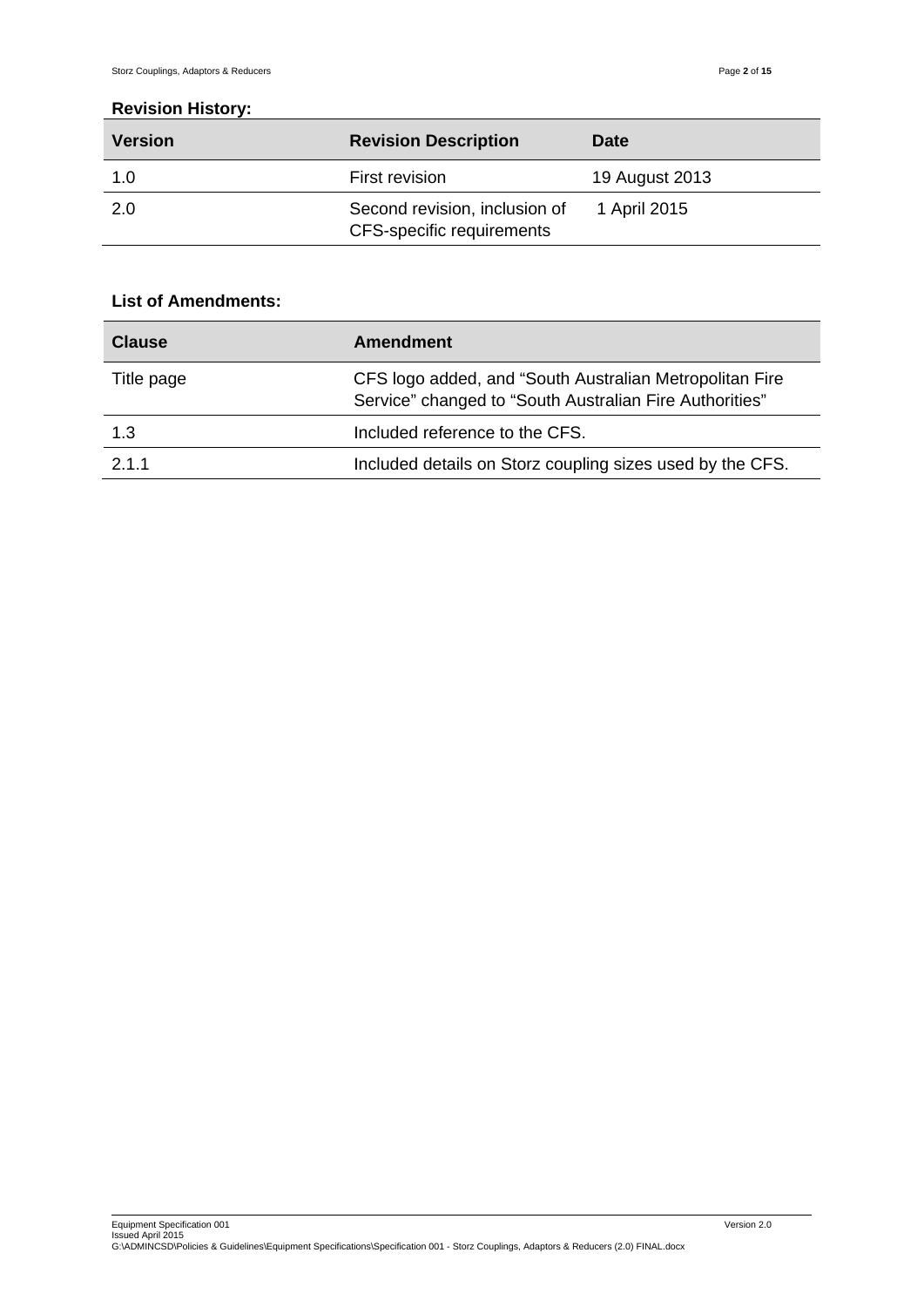# **Contents**

#### Clause

| I<br>٦<br>w<br>۰. |
|-------------------|
|-------------------|

| $\mathcal{P}$ |            |  |  |
|---------------|------------|--|--|
|               | 2.1        |  |  |
|               | 2.2        |  |  |
|               | 2.3        |  |  |
|               | 2.4        |  |  |
|               | 2.5        |  |  |
|               | 2.6        |  |  |
|               | 2.7        |  |  |
| 3             |            |  |  |
| 4             |            |  |  |
| 5             |            |  |  |
|               | Annexure A |  |  |
|               | Annexure B |  |  |
|               | Annexure C |  |  |
|               | Annexure D |  |  |
|               | Annexure E |  |  |
|               | Annexure F |  |  |
|               | Annexure G |  |  |
|               | Annexure H |  |  |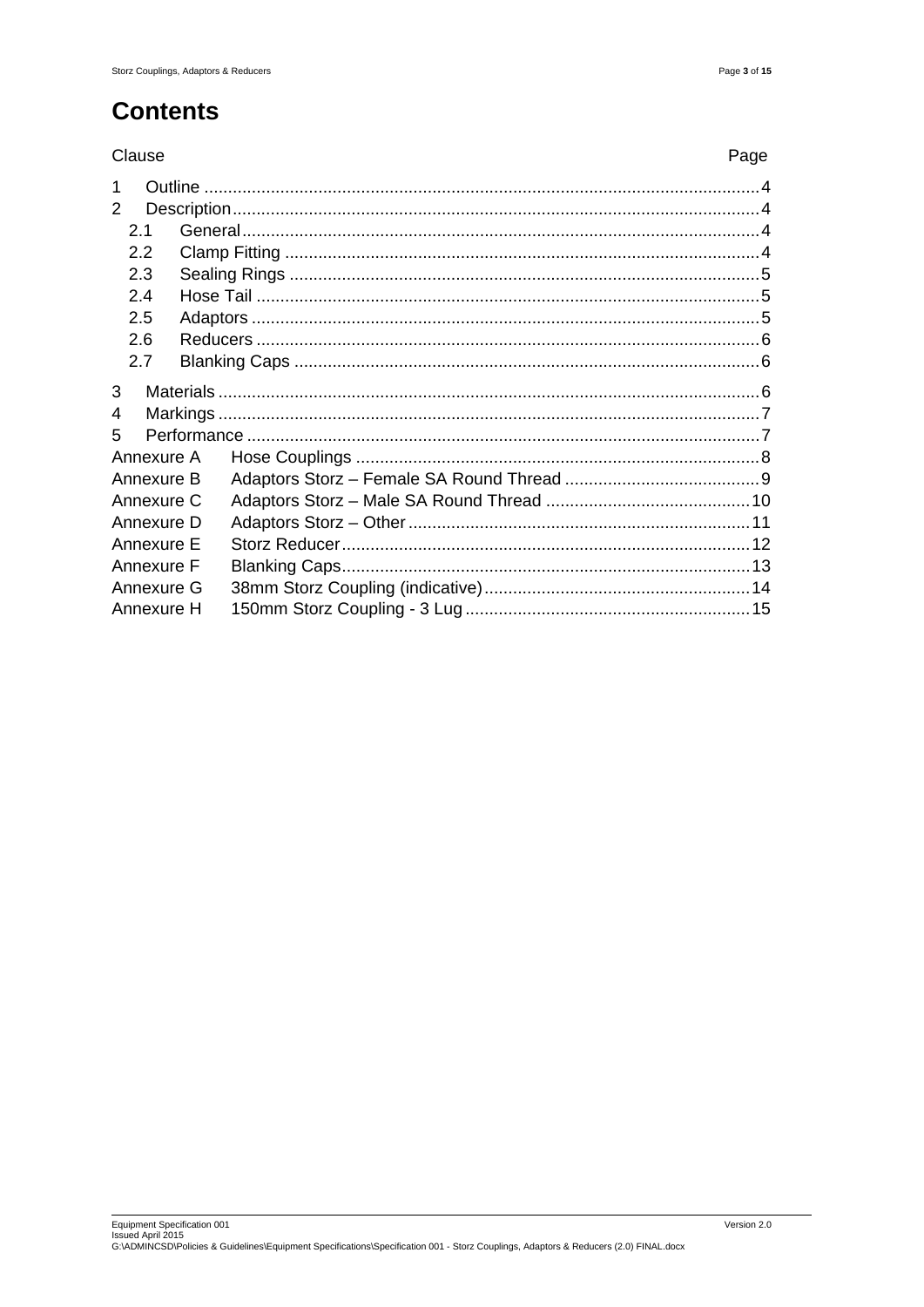#### **1 OUTLINE**

- 1.1 This specification details the technical requirements for Storz couplings, adaptors and reducers (fittings) to be used for firefighting by the South Australian Metropolitan Fire Service (MFS) and South Australian Country Fire Service (CFS). Storz fittings form part of the inventory carried on firefighting appliances.
- 1.2 Fittings are used to connect hose lengths to hydrants, fire appliances, firefighting branches (a shut-off, director and nozzle assembly) and fire fighting systems in buildings to efficiently carry water and firefighting solutions under pressure for firefighting purposes, minimising waste and limiting damage.
- 1.3 This specification is based on the end user requirements of the MFS and CFS. Except where necessary to ensure compatibility with equipment currently in use, it is not based on any particular manufacturer's product.
- 1.4 Nothing in this specification shall be construed to waive or modify any obligations imposed by the *Work Health and Safety Act 2012* and any subsequent Legislation or Regulations.

## **2 DESCRIPTION**

#### **2.1 General**

- 2.1.1 Fittings shall use 38, 52, 65, 75, 100, 125 and 150mm Storz couplings (the MFS utilises 38, 52 and 65mm 2 lug Storz couplings, and 150mm 3 lug Storz couplings, while the CFS utilises 65, 100 and 125mm 2 lug couplings).
- 2.1.2 Storz couplings consist of a:
	- a) Clamp fitting with two or three lugs;
	- b) Sealing ring; and
	- c) Tail.

## **2.2 Clamp Fitting**

- 2.2.1 Clamp fittings shall have lug spacing according to Annexure A "Hose Couplings".
- 2.2.2 Couplings with the same lug spacing shall be able to be connected regardless of any variation in tail diameter.
- 2.2.3 When two clamp fittings are completely coupled, the axial grip ribs shall be directly opposite each other.
- 2.2.4 38 and 65mm Storz couplings used for delivery shall be fitted with black delivery seals and be capable of being coupled and uncoupled by fire fighters wearing gloves and without using tools.
- 2.2.5 All clamping systems must be able to withstand the pressures nominated to operate fire safety systems.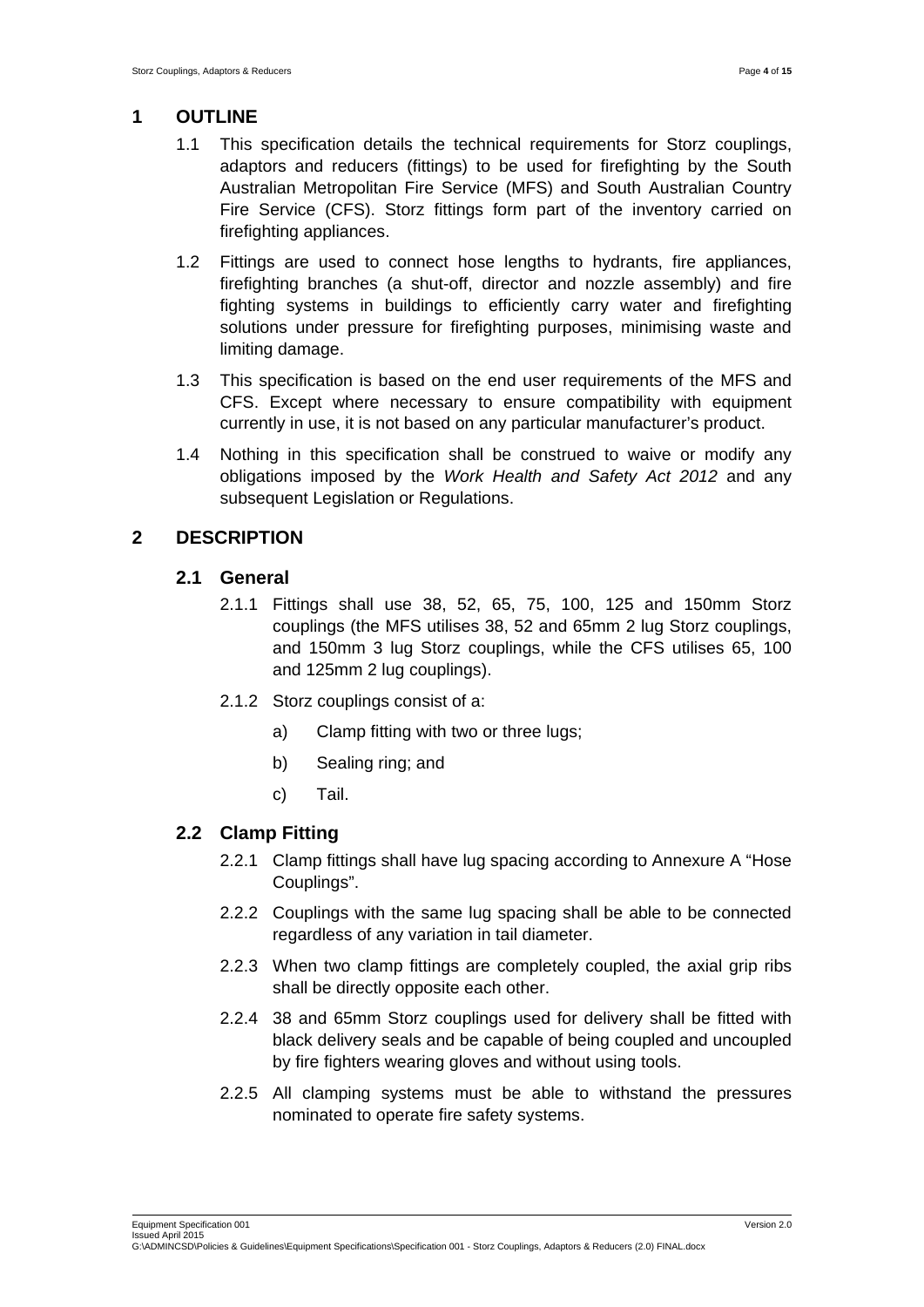#### **2.3 Sealing Rings**

- 2.3.1 Sealing rings shall have a flared foot.
- 2.3.2 Sealing rings shall be secured in a recess so that:
	- a) The sealing ring does not escape even when fluid flows at pressure from an open coupling; and
	- b) There is no seal-on-seal rotation.
- 2.3.3 65mm (for exception see clause 2.3.4), 100, 125 and 150mm couplings used for suction shall have a sealing ring and be white in colour. Tools will be required to couple and uncouple these couplings.
- 2.3.4 38, 52 and 65mm couplings with 70mm hose tails used for delivery shall have delivery sealing rings, black in colour, to facilitate easier hand coupling.

#### **2.4 Hose Tail**

- 2.4.1 Hose tails shall be suitable for delivery and suction operation.
- 2.4.2 The tail shall be mounted inside the clamp fitting and be swivel.
- 2.4.3 When the clamp fitting is turned during coupling, the tail shall remain stationary and the hose shall not twist.
- 2.4.4 A circlip shall secure the tail in the clamp fitting and prevent the clamp fitting sliding back.
- 2.4.5 There shall be a slot on the tail collar for inserting a screwdriver or circlip remover to remove the circlip.
- 2.4.6 There shall be three circumferential ribs on the tail to improve hose anchorage when binding with band clamps.
- 2.4.7 There shall be three recesses on the tail piece between the ribs that are of sufficient width to accommodate the binding clamps.
- 2.4.8 The outside diameter of the tail shall be accurately machined and finished smooth.

#### **2.5 Adaptors**

- 2.5.1 Adaptors shall effectively and efficiently enable hydrants, hoses, appliances, branches and other fittings with Storz couplings to be joined to equipment with couplings of another design.
- 2.5.2 Storz female threaded adaptors shall have a gasket at the base of the thread.
- 2.5.3 Storz male threaded adaptors shall have the end of the thread machined smooth to be a gasket face.
- 2.5.4 Required adaptors are detailed in Annexure B "Adaptors Storz Female SA Round Thread", Annexure C "Adaptors Storz – Male SA Round Thread" and Annexure D "Adaptors Storz – Other".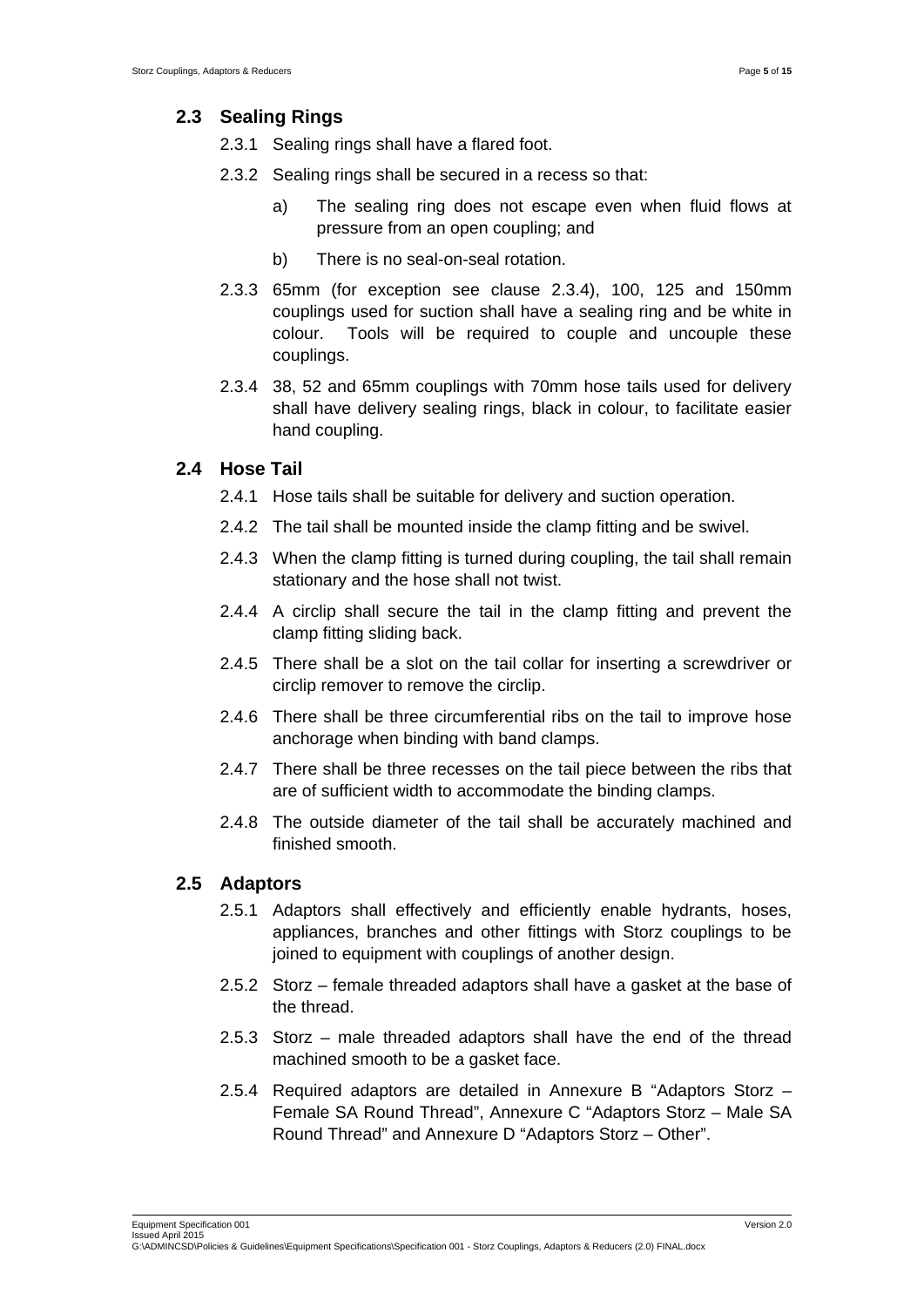#### **2.6 Reducers**

- 2.6.1 Reducers shall effectively and efficiently enable hydrants, hoses, appliances, branches and other fittings with Storz couplings to be joined to equipment with Storz couplings of a different diameter.
- 2.6.2 Reducers shall be swivel. The reducer section piece shall rotate independently of the clamp fittings so that there is no seal on seal rotation.
- 2.6.3 Reducers shall be low profile and the section piece shall be tapered and smooth.
- 2.6.4 Required reducers are detailed in Annexure E "Storz Reducer".

#### **2.7 Blanking Caps**

- 2.7.1 Blanking caps shall make a dust and water tight seal against open Storz couplings.
- 2.7.2 Blanking caps shall be swivel. The cap shall rotate independently of the clamp fitting so that there is no seal on seal rotation.
- 2.7.3 Required blanking caps are detailed in Annexure F "Blanking Caps".
- 2.7.4 Blanking caps shall be fitted with a retention chain. The free length of the chain (length not including any loop for attachment) shall not be less than the value stated in Annexure F, F.1 "Minimum Free Length of Chain".

#### **3 MATERIALS**

- 3.1 Clamp fittings shall be manufactured from aluminium alloy using forged processes. Cast aluminium clamp fittings shall not be permitted. This is a mandatory requirement.
- 3.2 Unless otherwise stated in applicable standards:
	- a) Clamp fittings should be AlMgSi 1 F28 according to DIN 1749 Part 1 with a composition according to DIN 1725 Part 1, but with a copper content by weight of maximum 0.05%;
	- b) Tails should be AlSiMg with a composition according to DIN 1725 Part 2, but with a copper content by weight of maximum 0.05% and an iron content by weight of maximum 0.5%;
	- c) Circlip should be spring steel wire according to DIN 2076, dimensional accuracy C, and shall be rust and corrosion proof;
	- d) Seals shall be nitrile rubber. They shall be resistant to water, seawater, steam, oils, greases on mineral, vegetable or animal bases, light heating oil, diesel fuel, petrol, acids and bases.
- 3.3 It is an expectation that any supplier of components identified above can and will provide written confirmation of the product's compliance with clauses 3.1 and 3.2 on request. This extends to any tender for supply, and to any installation seeking testing by the MFS Community Safety & Resilience Department.
- 3.4 The MFS currently uses "Feuer-Vogel" Storz couplings and recommend an equivalent or higher standard of coupling be specified.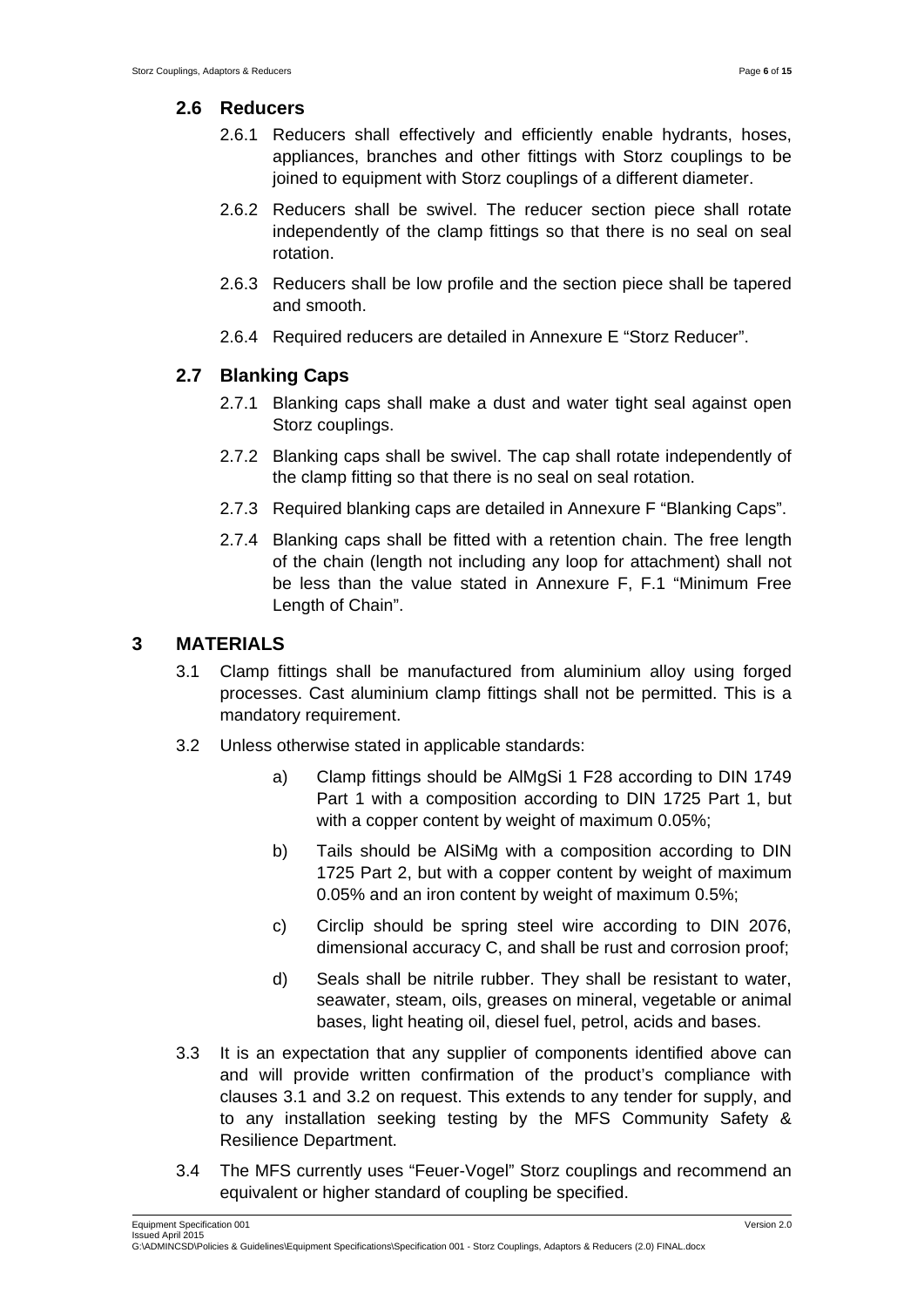#### **4 MARKINGS**

- 4.1 The clamp fitting shall have the following raised embossing:
	- a) The symbol of the manufacturing company;
	- b) The coupling size e.g. "STORZ 65"; and
	- c) The standard manufactured to e.g. "NEN 3374".

#### **5 PERFORMANCE**

- 5.1 Not withstanding these requirements, fittings shall comply with the following standards for:
	- a) 65mm hose couplings NEN 3374 FIRE FIGHTING EQUIPMENT Fire hose Couplings and ancillary equipment 1971.
	- b) 75mm hose couplings DIN 14322–1989 Aluminium alloy suction coupling type B; nominal pressure 16.
	- c) 100 and 125mm hose couplings NFPA 1963 Standard for Fire Hose Connections, Chapter 6 Non threaded Connections.
	- d) 150mm hose couplings Pressure Equipment Directive 97/23/EC of the European Parliament and of the Council of 29 May 1997.
- 5.2 Indicative dimensions for 38mm clamp fittings are described in Annexure G "38mm Storz Coupling".
- 5.3 Indicative dimensions for 150mm (3 lug) clamp fittings are described in Annexure H "150mm Storz Coupling - 3 Lug".
- 5.4 The torque required to couple and uncouple 38mm couplings with delivery suction seals and 65mm Storz couplings with delivery seals shall be between 1.5 and 7.0 Nm.
- 5.5 Seals shall have a permissible temperature range of -25ºC to +100ºC and up to +130ºC for short intervals.
- 5.6 Seals and fittings shall be PN16 rated with a standard nominal working pressure of 1600kPa.
- 5.7 Fittings shall be compatible with all grades of water quality (turbid, brackish, saline, etc) and solutions (foams, wetting agents, dispersants etc.) used in fire fighting.
- 5.8 Fittings shall be compatible with all equipment and appliance configurations currently in use.
- 5.9 Fittings shall be free from imperfections in materials, manufactured processes and assembly.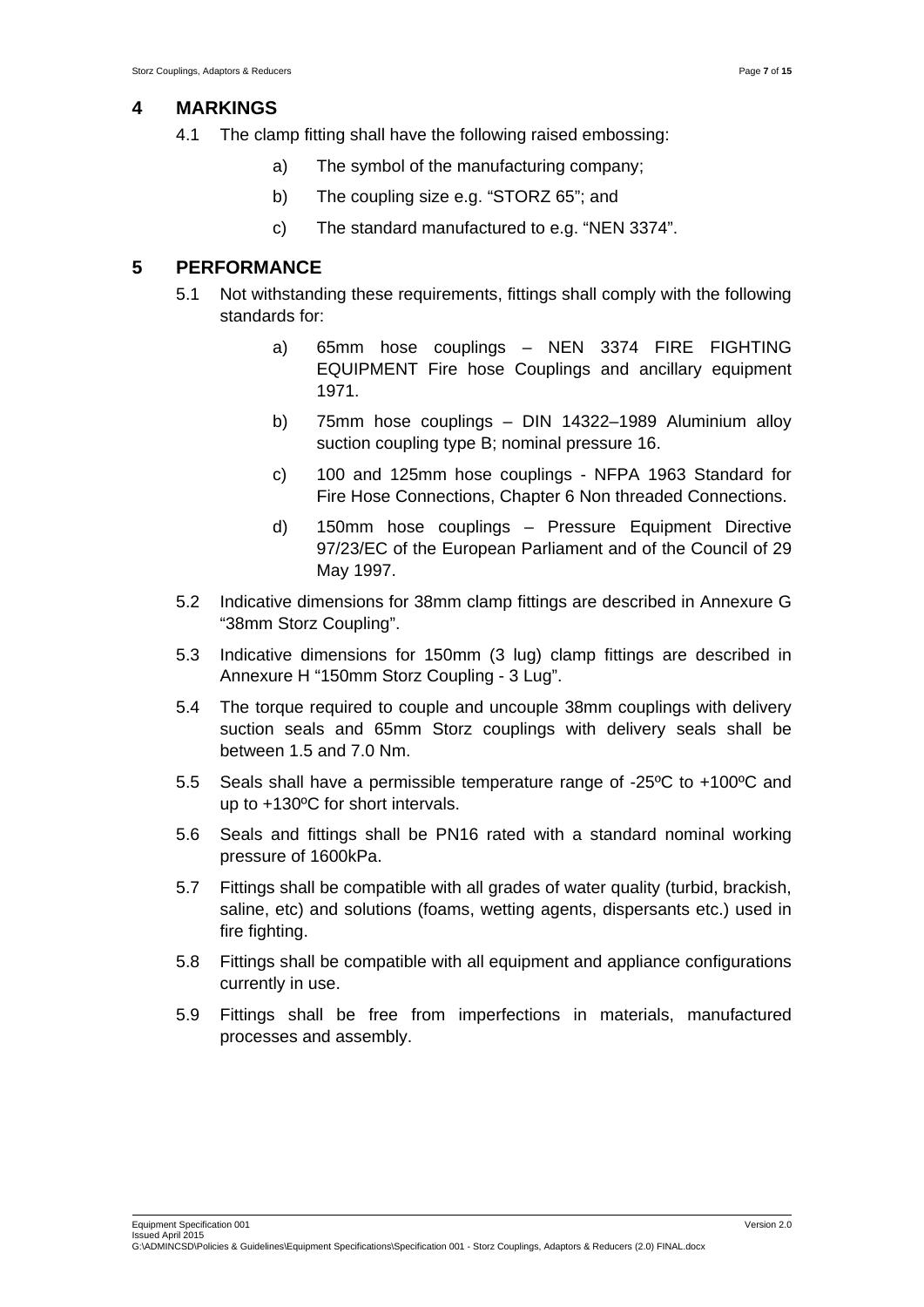# **ANNEXURE A HOSE COUPLINGS**

| Clamp                            |                     | Hose tail                                  |                                         |                                      |
|----------------------------------|---------------------|--------------------------------------------|-----------------------------------------|--------------------------------------|
| Clamp                            | Lug spacing<br>(mm) | For hose with<br>internal<br>diameter (mm) | Tail length<br>(mm)(indicative<br>only) | Minimum<br>internal<br>diameter (mm) |
| Storz 38mm                       | 51                  | 38                                         | 90                                      | 30                                   |
| Storz 65mm                       | 81                  | 65                                         | 98                                      | 57                                   |
| Storz 75mm                       | 89                  | 75                                         | 115                                     | 65                                   |
| Storz 100mm                      | 115                 | 100                                        | 150                                     | 90                                   |
| Storz 125mm                      | 148                 | 125                                        | 200                                     | 113                                  |
| Storz 150mm<br>$(3 \text{ lug})$ | 160                 | 150                                        | 180                                     | 130                                  |

#### A.1 Sizes for couplings and tails: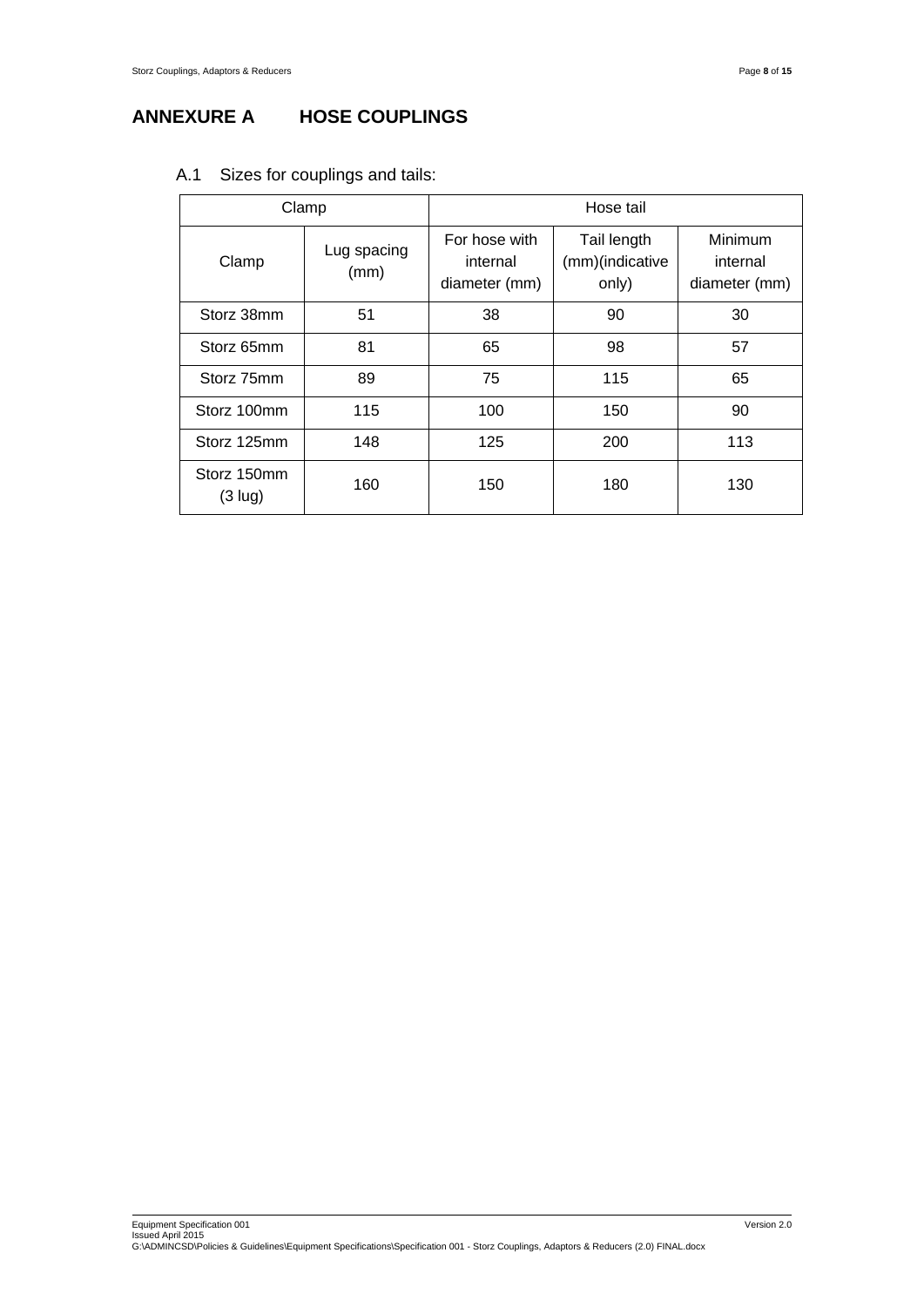# **ANNEXURE B ADAPTORS STORZ – FEMALE SA ROUND THREAD**

| <b>Storz</b><br><b>Size</b> | Minimum Internal Dia.<br>Storz (mm) | Thread size BSP-P<br>(inches) | Face to face length<br>(mm)(indicative) |
|-----------------------------|-------------------------------------|-------------------------------|-----------------------------------------|
| 38 mm                       | 32                                  | $1\frac{1}{4}$                | 35                                      |
| 38 mm                       | 32                                  | $1\frac{1}{2}$                | 35                                      |
| 65 mm                       | 58                                  | 2 <sub>2</sub>                | 42                                      |
| 75 mm                       | 64.5                                | $2\frac{1}{2}$                | 42                                      |
| 75 mm                       | 64.5                                | 3                             | 39                                      |
| 100 mm                      | 89.5                                | 4                             | 47                                      |
| 125 mm                      | 115                                 | 5                             | 52                                      |
| 150 mm                      | 130                                 | 6                             | 96                                      |

#### B.1 Sizes for couplings and female thread: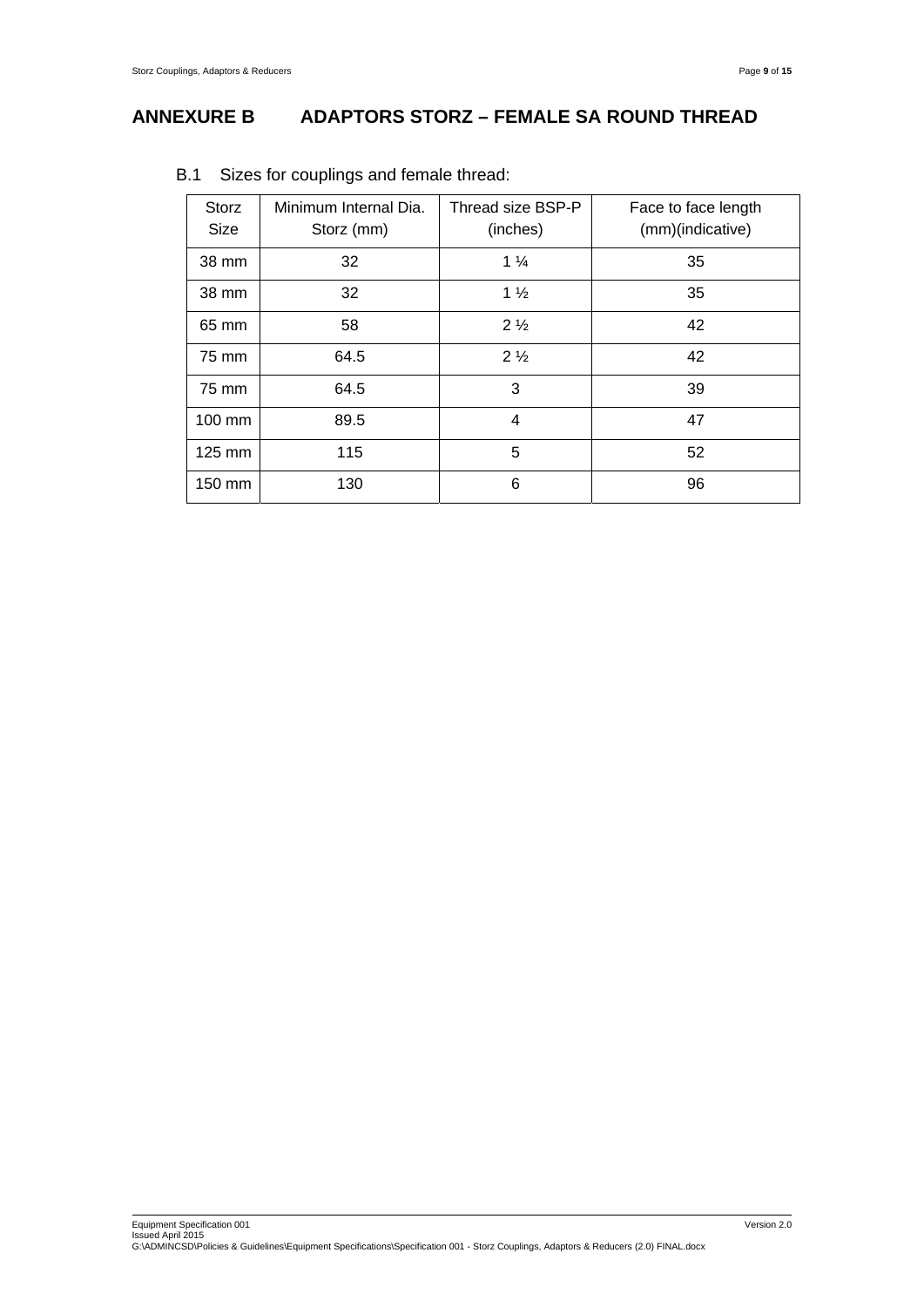## **ANNEXURE C ADAPTORS STORZ – MALE SA ROUND THREAD**

| <b>Storz</b><br>Size | Minimum Internal Dia.<br>Storz (mm) | Thread size BSP-P<br>(inches) | Face to face length<br>(mm)(indicative) |
|----------------------|-------------------------------------|-------------------------------|-----------------------------------------|
| 38 mm                | 32                                  | $1\frac{1}{4}$                | 32                                      |
| 38 mm                | 32                                  | $1\frac{1}{2}$                | 32                                      |
| 65 mm                | 58                                  | 2 <sub>2</sub>                | 42                                      |
| 75 mm                | 65                                  | 2 <sub>2</sub>                | 40                                      |
| 75 mm                | 65                                  | 3                             | 40                                      |
| 100 mm               | 90                                  | 4                             | 47                                      |
| 125 mm               | 115                                 | 5                             | 52                                      |
| 150 mm               | 130                                 | 6                             | 96                                      |

#### C.1 Sizes for couplings and male thread: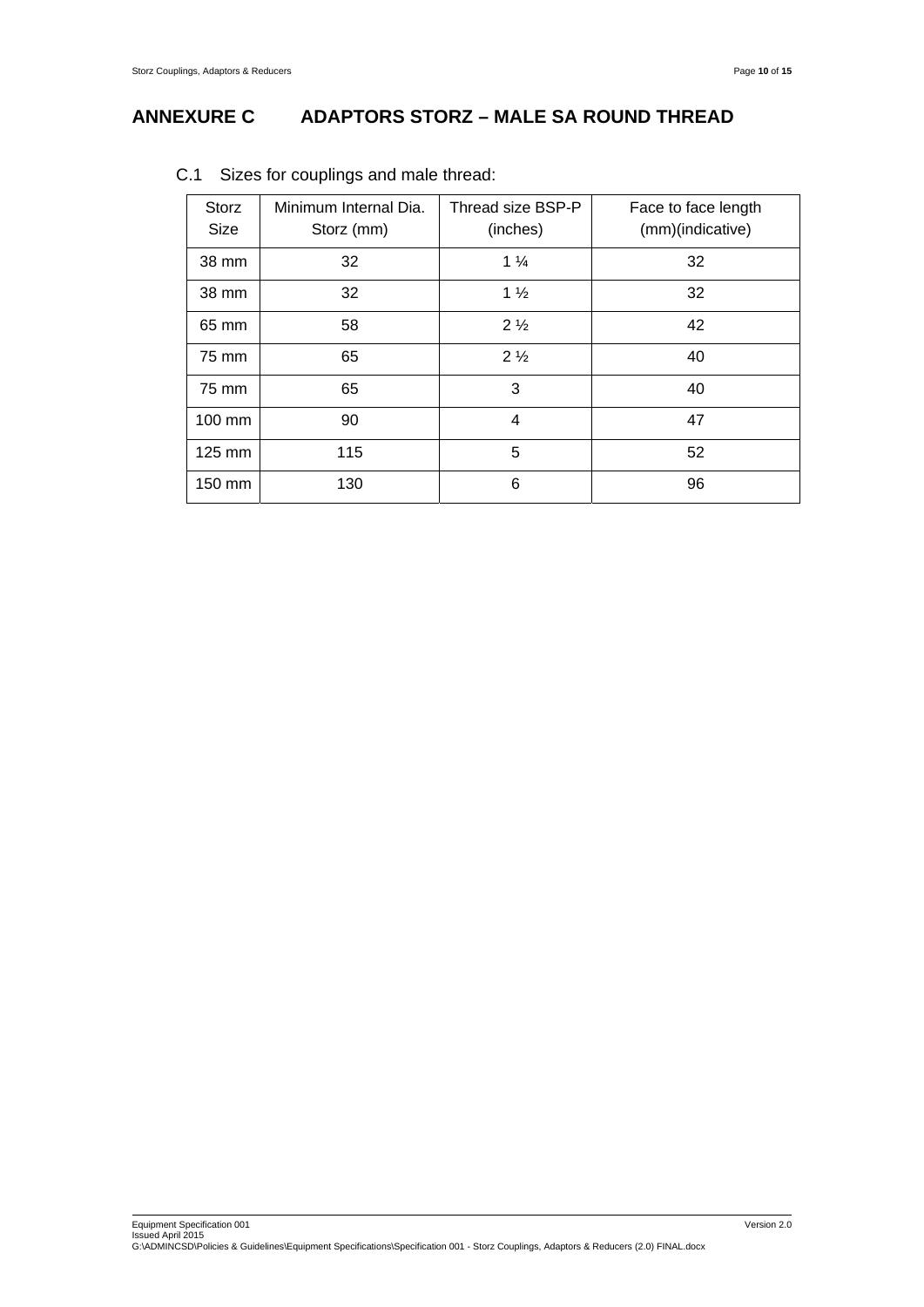# **ANNEXURE D ADAPTORS STORZ – OTHER**

| <b>Storz Size</b><br>(min. 58mm<br>I.D.) | Connector                                       | Sex    | Diameter     | Face to<br>Face<br>Length<br>(mm)<br>(indicative) |
|------------------------------------------|-------------------------------------------------|--------|--------------|---------------------------------------------------|
| 65 mm                                    | Fire Brigade<br>5-1/5 TPI                       | Female | $2 - 3/4$ in | 42                                                |
| 65 mm                                    | Fire Brigade<br>5-1/5 TPI                       | Male   | $2-3/4$ in   | 43                                                |
| 65 mm                                    | <b>International Shore</b><br>Connection (ISC)  | n/a    | 65mm         |                                                   |
| 65 mm                                    | <b>British Instantaneous</b><br>Coupling (BIC)  | Female | 65mm         |                                                   |
| 65 mm                                    | <b>British Instantaneous</b><br>Coupling (BIC)  | Male   | 65mm         |                                                   |
| 65 mm                                    | Camlock                                         | Female | 65mm         |                                                   |
| 65 mm                                    | Camlock                                         | Male   | 65mm         |                                                   |
| 65 mm                                    | <b>CFA Round Thread</b>                         | Female | 65mm         |                                                   |
| 65 mm                                    | <b>CFA Round Thread</b>                         |        | 65mm         |                                                   |
| 65 mm                                    | Queensland Round Thread                         | Female | 65mm         |                                                   |
| 65 mm                                    | Queensland Round Thread                         | Male   | 65mm         |                                                   |
| 65 mm                                    | <b>Forestry Quick Connect</b><br>(ULC Standard) | n/a    | 38mm         |                                                   |

## D.1 Sizes for couplings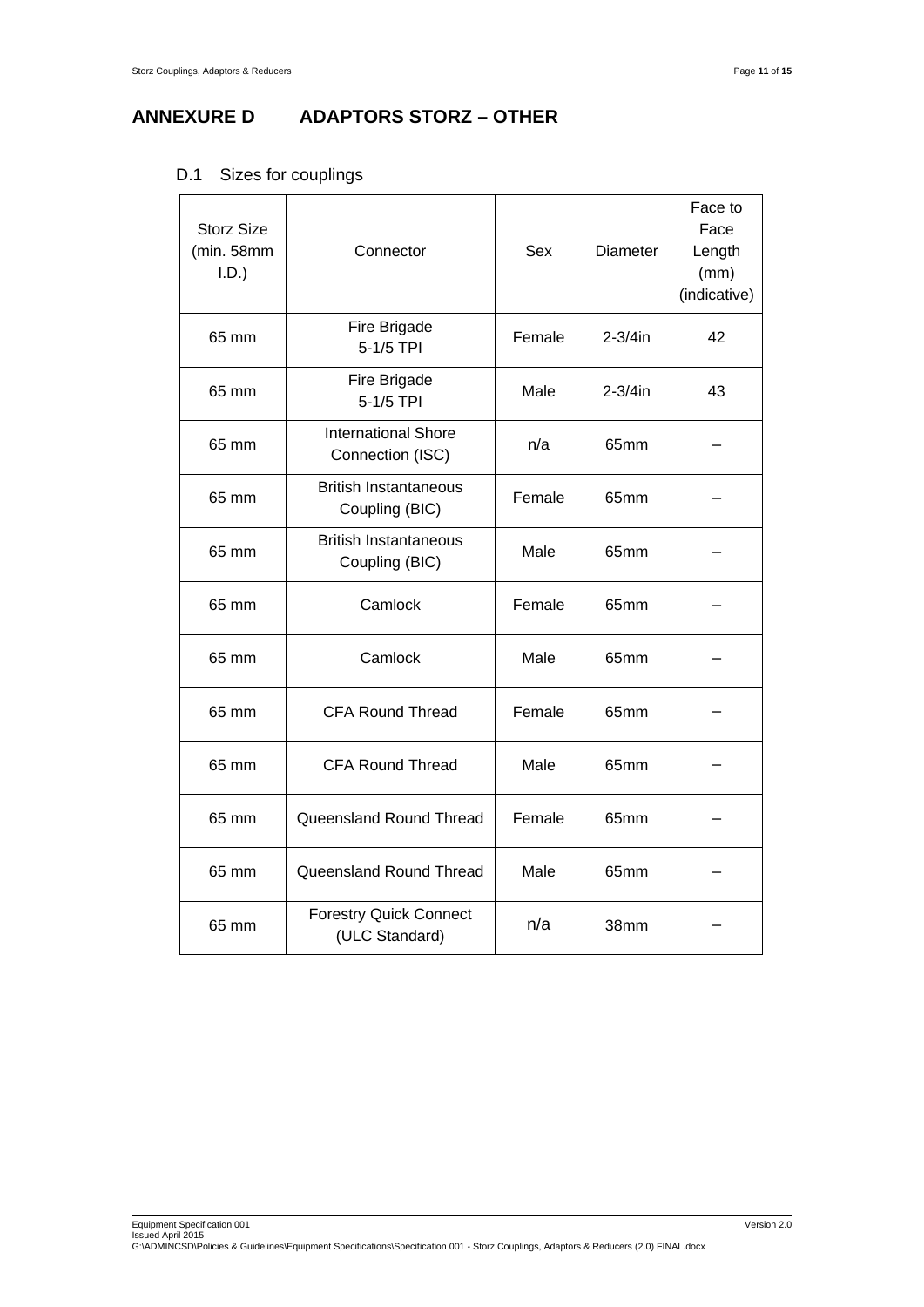| Storz Size       | Storz Size       | Face to Face Length<br>(mm) (indicative only) | Minimum Internal Dia. Storz<br>(mm) |
|------------------|------------------|-----------------------------------------------|-------------------------------------|
| 38 mm            | $25 \text{ mm}$  | 34                                            | 18                                  |
| 65 mm            | 38 mm            | 37                                            | 32                                  |
| 75 mm            | 65 mm            | 76                                            | 58                                  |
| $100 \text{ mm}$ | 75 mm            | 47                                            | 65                                  |
| 150 mm           | $100 \text{ mm}$ | 84                                            | 90                                  |
| 150 mm           | $125 \text{ mm}$ | 120                                           | 115                                 |

#### E.1 Sizes for Storz – Storz reducers:

The MFS utilises 150mm 3 lug to 125mm 2 lug reducers in Mutual Aid areas.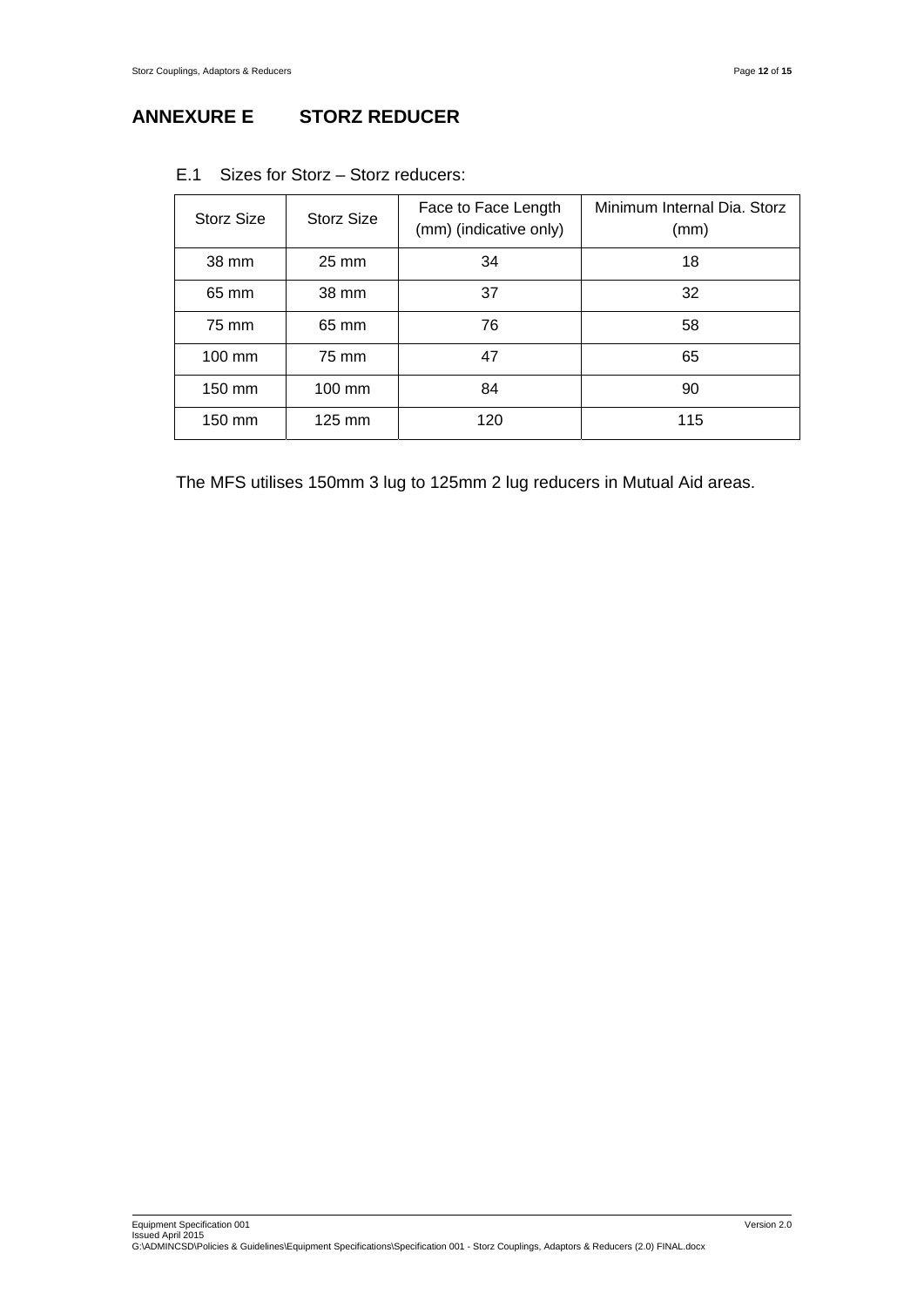# **ANNEXURE F BLANKING CAPS**

#### F.1 Sizes for Storz Blanking Caps:

| <b>Blanking</b><br>Cap Size<br>(mm) | Minimum Free<br>Length of Chain<br>(mm) |
|-------------------------------------|-----------------------------------------|
| 38                                  | 150                                     |
| 65                                  | 220                                     |
| 75                                  | 220                                     |
| 100                                 | 330                                     |
| 125                                 | 330                                     |
| 150                                 | 330                                     |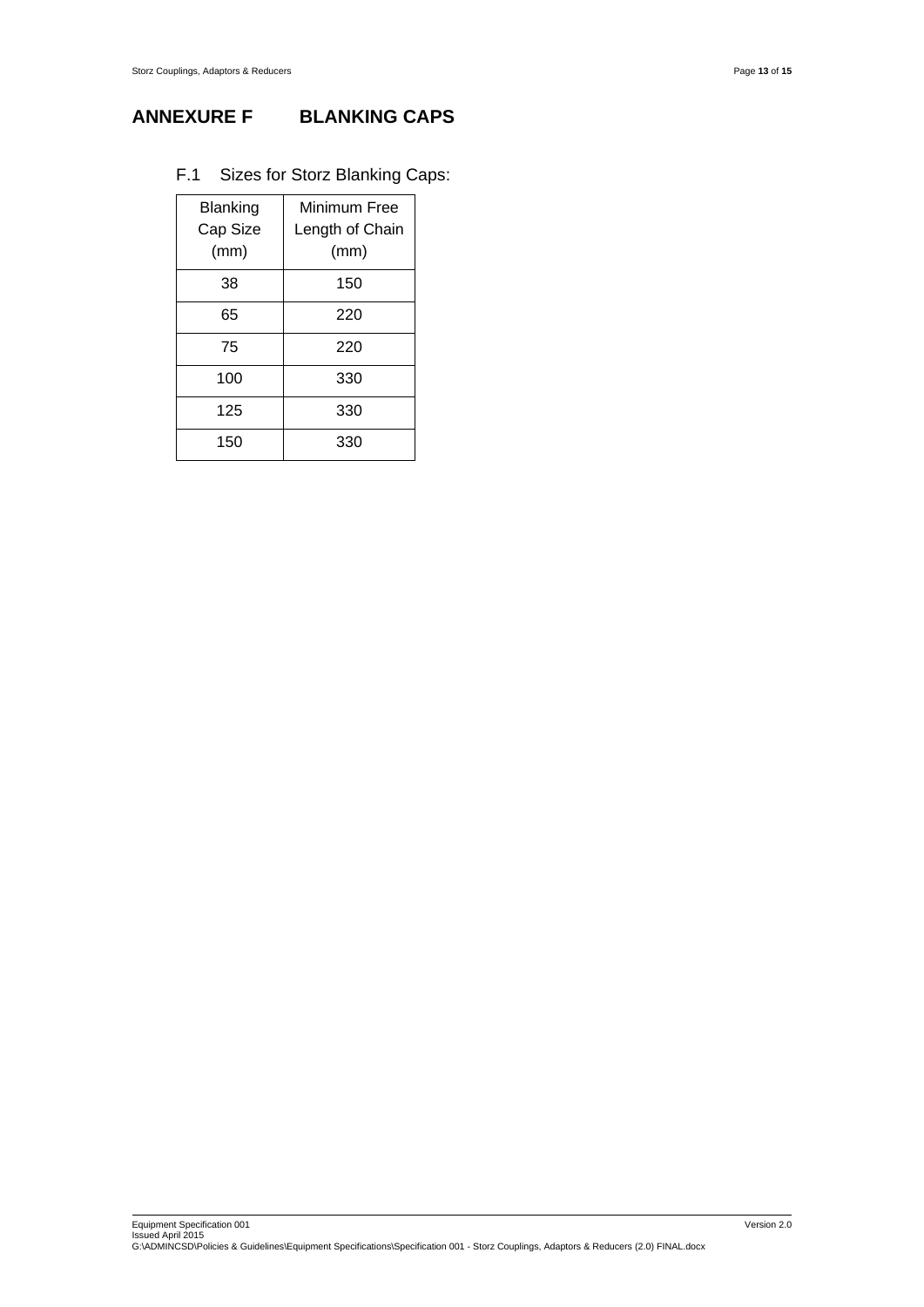



**ISOMETRIC VIEW (1:1)** 

38mm Storz Clamp Fitting (indication only)